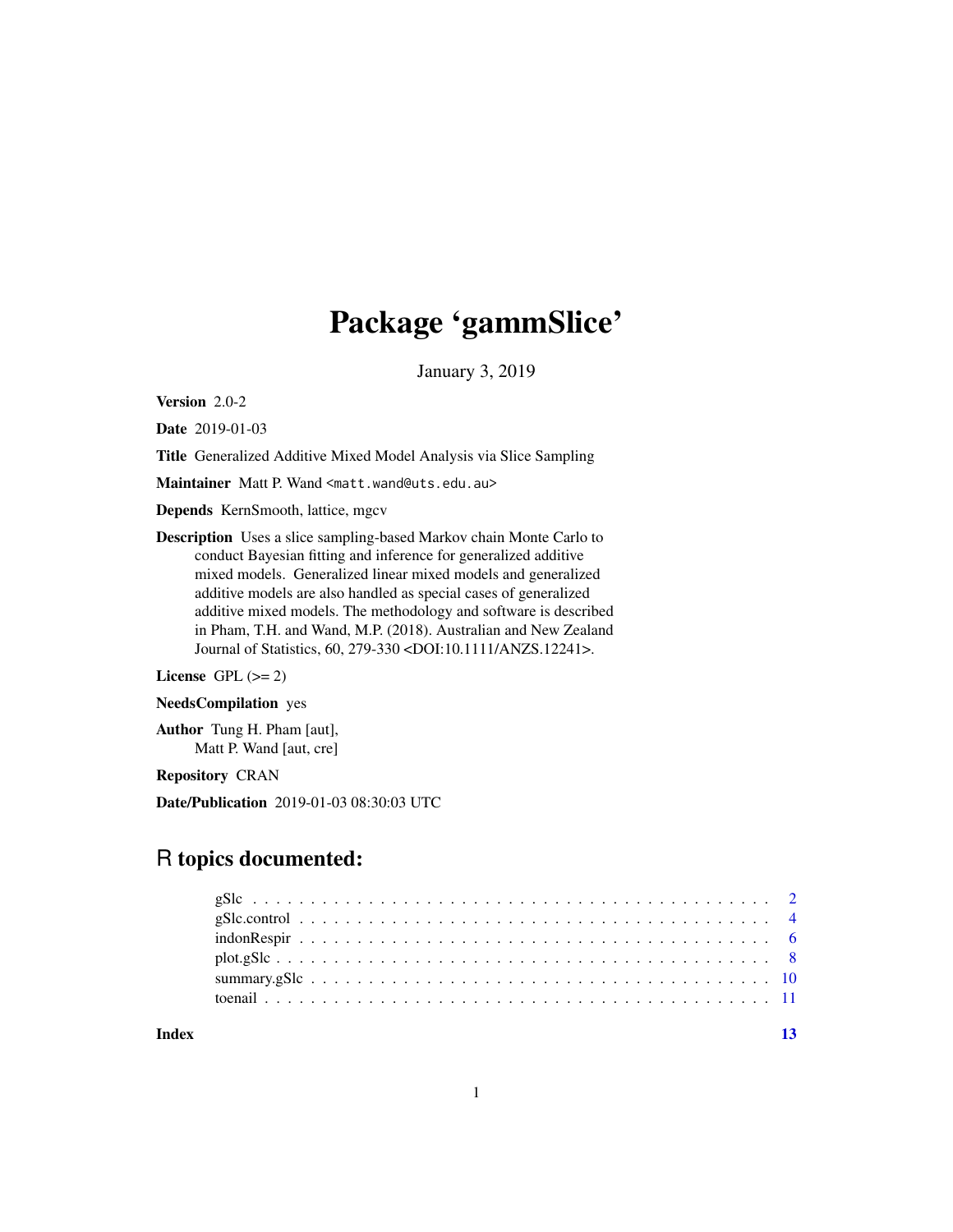#### Description

Use slice sampling-based Markov chain Monte Carlo to fit a generalized additive mixed model.

#### Usage

gSlc(formula, data = NULL, random = NULL, family, control = gSlc.control())

#### Arguments

| formula | Formula describing the generalized additive mixed model.                                   |
|---------|--------------------------------------------------------------------------------------------|
| data    | Data frame containing the input data. This argument is optional.                           |
| random  | List describing random effects structure. This argument is optional.                       |
| family  | Distribution family of the response variable. The options are "binomial" and<br>"poisson". |
| control | Control options specified by gSlc.control.                                                 |

#### Details

A Bayesian generalized additive mixed model is fitted to the input data according to specified formula. Such models are special cases of the general design generalized linear mixed models of Zhao, Staudenmayer, Coull and Wand (2003). Markov chain Monte Carlo, with slice sampling for the fixed and random effects, is used to obtain samples from the posterior distributions of the model parameters. Full details of the sampling scheme are in the appendix of Pham and Wand (2018).

#### Value

An object of class "gScl". The functions summary() and  $plot()$  are used to obtain a summary and plot of the fits. The object is a list with the following components:

| nu           | Matrix containing Markov chain Monte Carlo samples of the entire nu=(beta,u)<br>vector. The rows correspond to Markov chain Monte Carlo replicates and the<br>columns correspond to entries of the nu=(beta,u) vector.                                     |
|--------------|------------------------------------------------------------------------------------------------------------------------------------------------------------------------------------------------------------------------------------------------------------|
| beta         | Matrix containing Markov chain Monte Carlo samples of the beta vector cor-<br>responding to the linear components of the model. The rows correspond to<br>Markov chain Monte Carlo replicates and the columns correspond to entries of<br>the beta vector. |
| sigmaSquared | Matrix containing Markov chain Monte Carlo samples of the entire sigma squared<br>vector. The rows correspond to Markov chain Monte Carlo replicates and the<br>columns correspond to entries of the sigmaSquared vector.                                  |
| y            | Response data vector.                                                                                                                                                                                                                                      |
| XlinPreds    | Matrix containing predictors that are purely linear components of the model.                                                                                                                                                                               |

#### <span id="page-1-1"></span><span id="page-1-0"></span>gSlc *Generalized additive mixed model analysis via slice sampling*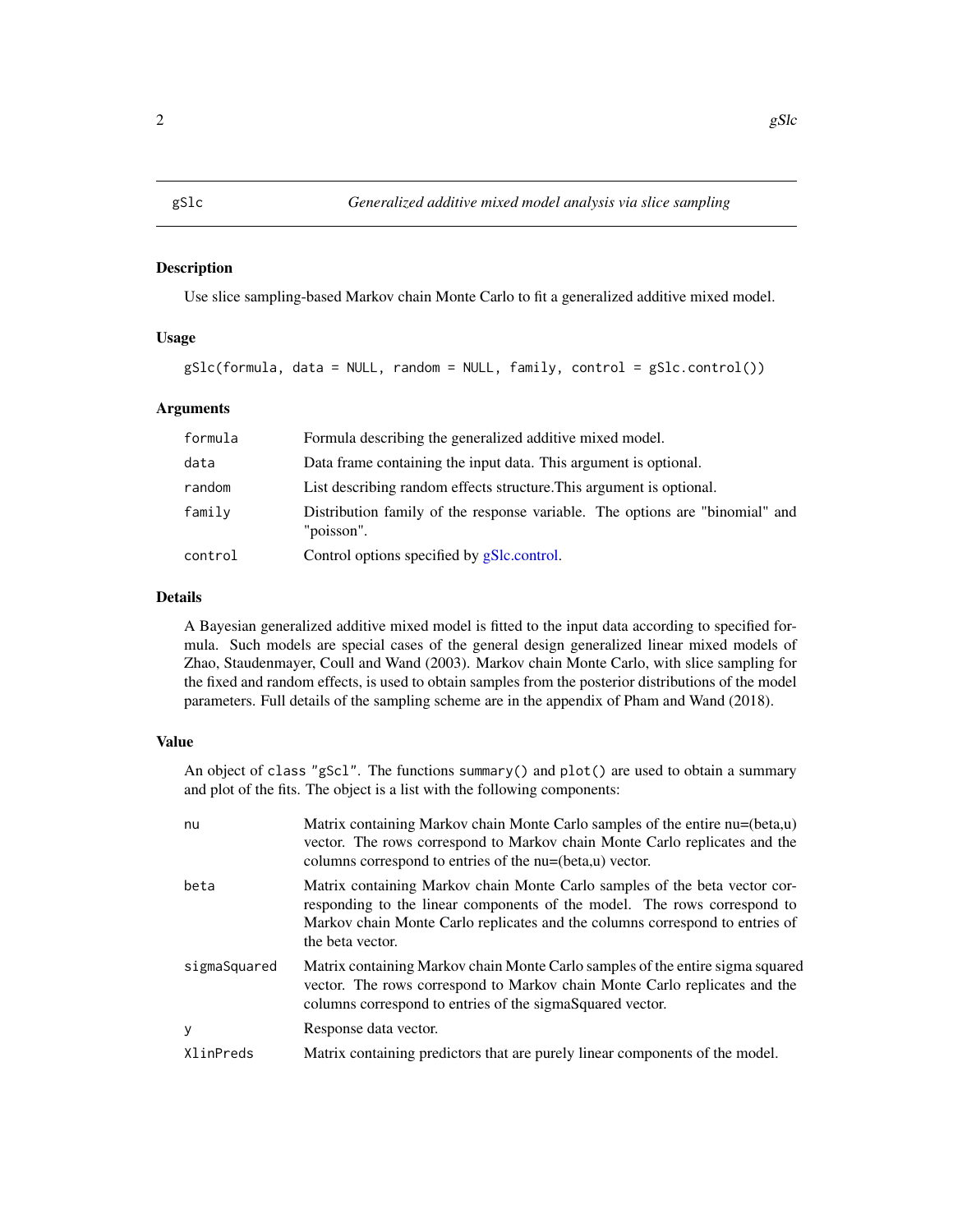<span id="page-2-0"></span>gSlc  $\sim$  3

| linPredNames  | Names of XlinPreds.                                                                                                            |
|---------------|--------------------------------------------------------------------------------------------------------------------------------|
| XsplPreds     | Matrix containing predictors that are penalised spline components of the model.                                                |
| splPredNames  | Names of XsplPreds.                                                                                                            |
| Zspl          | Horizontal concatenation of each of the spline basis "Z" matrices used for smooth<br>function components.                      |
| ncZspl        | Vector giving the numbers of columns in the horizontal partition of Zspl corre-<br>sponding to each smooth function component. |
| range.x.list  | List containing values of the range. x input to the internal Z0Sull() function.                                                |
| intKnots.list | List containing values of the int Knots input to the internal Z0Sull () function.                                              |
| family        | Character string indicating the family of the fitted model; either "binomial" or<br>"poisson".                                 |
| modelType     | Charater string indicating the type of model fitted.                                                                           |

#### Author(s)

Tung Pham <tungstats@gmail.com> and Matt Wand <matt.wand@uts.edu.au>

#### References

Neal, R.M. (2003). Slice sampling (with discussion). *The Annals of Statistics*, 31, 705-767.

Pham, T. and Wand, M.P. (2018). Generalized additive mixed model analysis via gammSlice. *Australian and New Zealand Journal of Statistics*, 60, 279-300.

Zhao, Y., Staudenmayer, J., Coull, B.A. and Wand, M.P. (2003). General design Bayesian generalized linear mixed models. *Statistical Science*, 21, 35-51.

#### See Also

[gSlc.control](#page-3-1), [plot.gSlc](#page-7-1), [summary.gSlc](#page-9-1)

#### Examples

```
## Not run:
# Example 1 of Pham & Wand (2018):
set.seed(39402)
m < -100; n < -2beta\thetaTrue <- \theta.5 ; betaxTrue <- 1.7
sigsqTrue <- 0.8 ; idnum <- rep(1:m,each=n)
x \leftarrow runif(m*n)U <- rep(rnorm(m,0,sqrt(sigsqTrue)),each=n)
mu <- 1/(1+exp(-(beta0True+betaxTrue*x+U)))
y \leftarrow \text{rbinom}((m*n), 1, mu)
```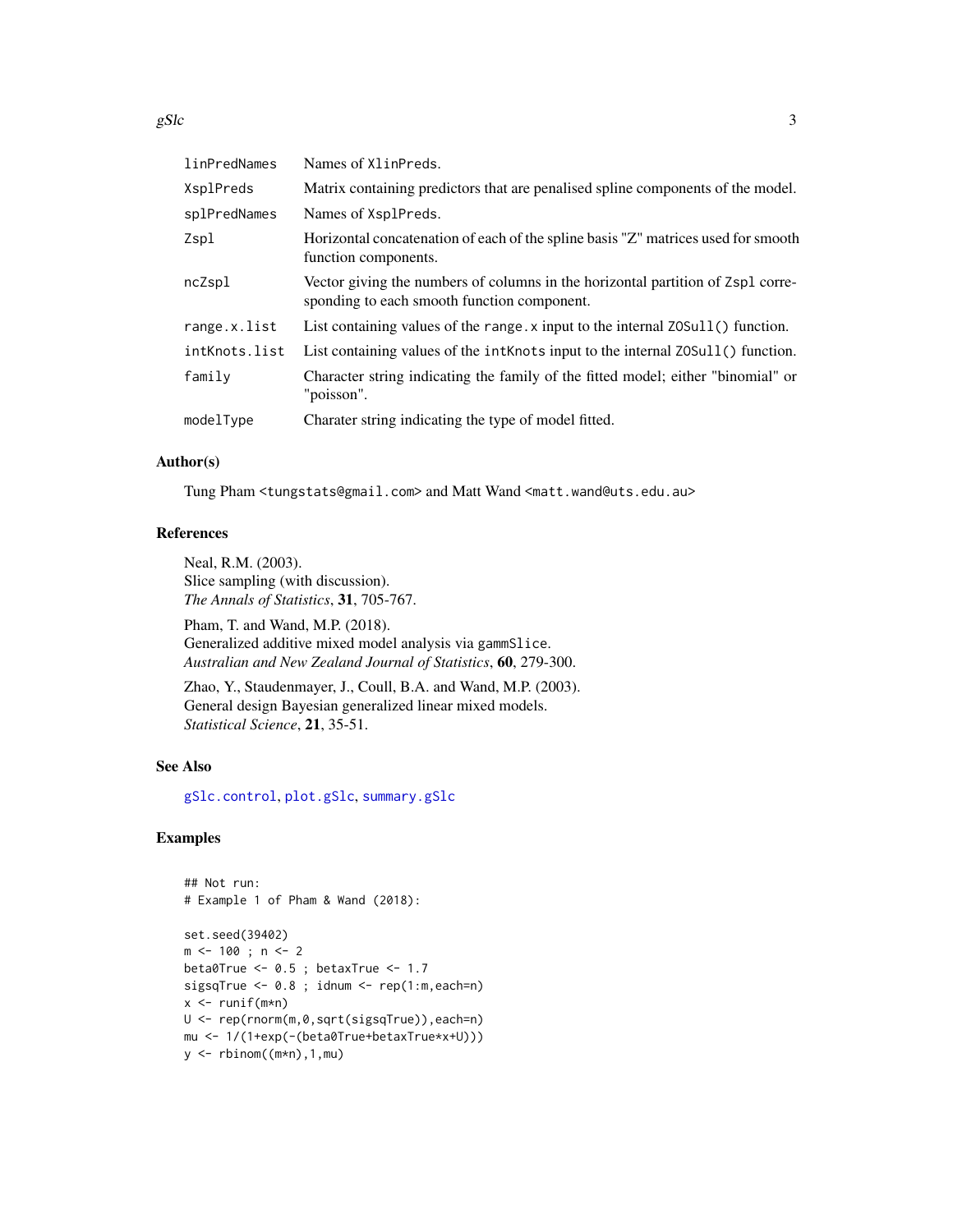```
fit1 <- gSlc(y \sim x, \text{random} = list(\text{idnum} = \sim 1), \text{family} = \text{"binomial"}summary(fit1)
## End(Not run)
## Not run:
# Example 2 of Pham & Wand (2018):
set.seed(53902)
n < -400; x < -runif(n)
fTrue \le function(x) return(cos(4*pi*x) + 2*x - 1)
mu \leq exp(fTrue(x)) ; y \leq rpois(n,mu)
fit2 <- gSlc(y~s(x),family="poisson")
summary(fit2)
plot(fit2)
## End(Not run)
## Not run:
# Example 3 of Pham & Wand (2018):
set.seed(981127)
n <- 500 ; betax1True <- 0.5; x1 <- sample(c(0,1),n,replace=TRUE)
x2 <- runif(n) ; fTrue <- function(x) return(sin(2*pi*x))
mu <- 1/(1+exp(-(beta x1True*x1+fTrue(x2)))); y <- rpois(n,mu)y \leftarrow rbinom(n,1,mu)fit3 <- gSlc(y \sim x1 + s(x2), family="binomial")
summary(fit3)
plot(fit3)
## End(Not run)
## Not run:
# Example 4 of Pham & Wand (2018):
set.seed(2966703)
m <- 100 ; n <- 10; x1 <- runif(m*n); x2 <- runif(m*n)idnum <- rep(1:m,each=n) ; sigsqTrue <- 1
U <- rep(rnorm(m,0,sqrt(sigsqTrue)),each=n)
mu <- exp(U + cos(4*pi*x1) + 2*x1 + sin(2*pi*x2^2)) ; y <- rpois(m*n,mu)
fit4 <- gSlc(y \sim s(x1) + s(x2), random = list(idnum=~1), family = "poisson")
summary(fit4)
plot(fit4)
## End(Not run)
```
<span id="page-3-1"></span>gSlc.control *Controlling generalized additive mixed model fitting via slice sampling*

<span id="page-3-0"></span>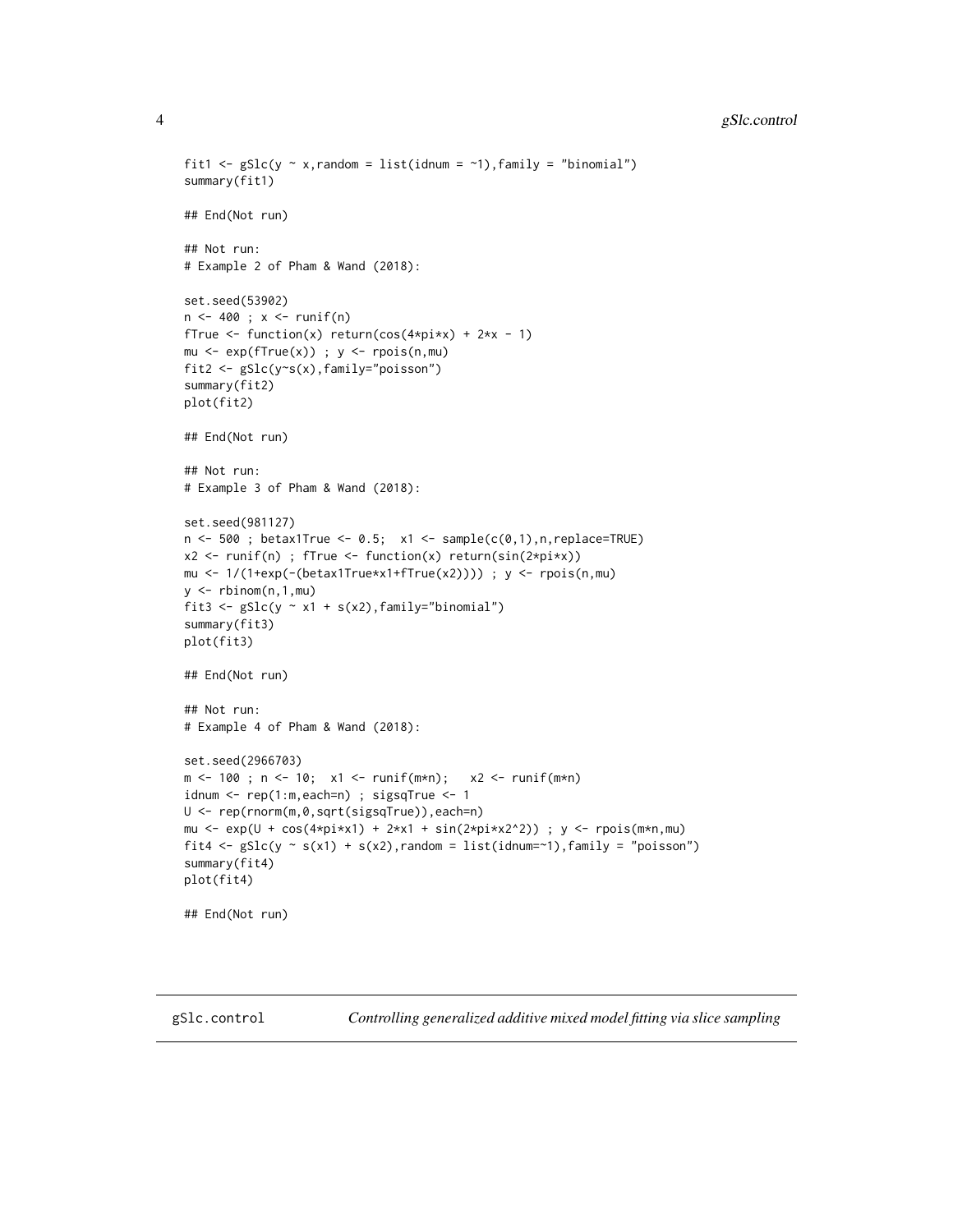#### gSlc.control 5

#### Description

Function for optional use in calls to gSlc() to control Markov chain Monte Carlo sample sizes values and other specifications for slice sampling-based fitting of generalized additive mixed models.

#### Usage

gSlc.control(nBurn=5000,nKept=5000,nThin=5,fixedEffPriorVar=1e10, sdPriorScale=1e5,numBasis=NULL,preTransfData=TRUE,msgCode=1)

#### Arguments

| nBurn            | The length of the Markov chain Monte Carlo burnin. The first nBurnin Markov<br>chain Monte Carlo samples are discarded. The default value of nBurnin is 5000.                                                                                                                                                                                   |
|------------------|-------------------------------------------------------------------------------------------------------------------------------------------------------------------------------------------------------------------------------------------------------------------------------------------------------------------------------------------------|
| nKept            | The number of kept Markov chain Monte Carlo samples after the burnin period.<br>The default value of nKept is 5000.                                                                                                                                                                                                                             |
| nThin            | Thinning factor applied to the retained Markov chain Monte Carlo samples. Set-<br>ting nThin to be an intege greater than 1 results in every nThinth value in the<br>post-burnin samples being retained. The final Markov chain Monte Carlo sam-<br>ple size is an integer close to nIter divided by nIter. The default value of<br>nThin is 5. |
| fixedEffPriorVar |                                                                                                                                                                                                                                                                                                                                                 |
|                  | The variance in the independent zero mean Normal priors of the fixed effect<br>parameters after the data of each predictor have been transformed to the interval<br>$[0,1]$ . The default value of fixed EffPriorVar is 1e10.                                                                                                                   |
| sdPriorScale     | The scale parameter in the Half Cauchy priors on standard deviation parameters<br>after the data of each predictor have been transformed to the interval [0,1]. The<br>default value of sdPriorScale is 1e5.                                                                                                                                    |
| numBasis         | Vector of positive integers specifying the number of spline basis functions to be<br>used for each smooth function component.                                                                                                                                                                                                                   |
| preTransfData    | Boolean flag:                                                                                                                                                                                                                                                                                                                                   |
|                  | $TRUE = pre-transform$ each of the predictors to unit interval for Bayesian anal-<br>ysis with the priors specified by fixedEffPriorVar and sdPriorScale (the<br>default).<br>$FALSE = do not perform any pre-transformation of the predictors.$                                                                                                |
|                  |                                                                                                                                                                                                                                                                                                                                                 |
| msgCode          | A code for specification of the nature of messages printed concerning progress<br>of the Markov chain Monte Carlo sampling:<br>$0 =$ no messages printed,<br>$1 =$ percentages 1,2,,10 and then 20,30,,100<br>(the default),<br>$2 =$ percentages 1,2,,100,                                                                                     |
|                  | $3 =$ percentages $10, 20, \ldots, 100$ .                                                                                                                                                                                                                                                                                                       |

#### Author(s)

Tung Pham <tungstats@gmail.com> and Matt Wand <matt.wand@uts.edu.au>.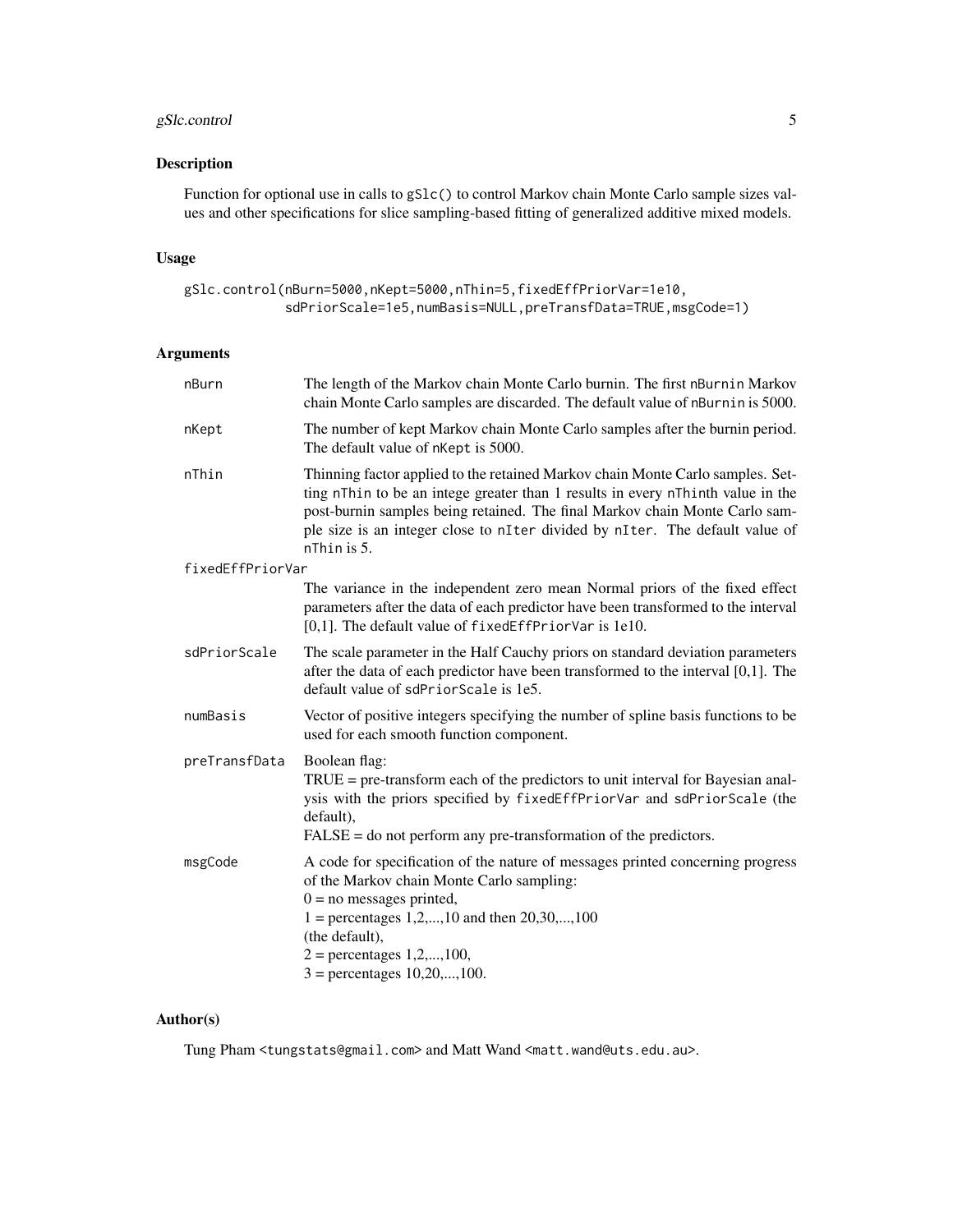#### <span id="page-5-0"></span>References

Pham, T. and Wand, M.P. (2018). Generalized additive mixed model analysis via gammSlice. *Australian and New Zealand Journal of Statistics*, 60, 279-300.

Zhao, Y., Staudenmayer, J., Coull, B.A. and Wand, M.P. (2003). General design Bayesian generalized linear mixed models. *Statistical Science*, 21, 35-51.

#### See Also

gSlc

#### Examples

```
## Not run:
library(gammSlice)
set.seed(39402) ; m <- 100 ; n <- 2
beta0True <- 0.5 ; betaxTrue <- 1.7 ; sigsqTrue <- 0.8
idnum \leq rep(1:m,each=n) ; x \leq runif(m*n)
U <- rep(rnorm(m,0,sqrt(sigsqTrue)),each=n)
mu <- 1/(1+exp(-(beta0True+betaxTrue*x+U)))
y \leftarrow \text{rbinom}((m*n), 1, mu)fit \leq gSlc(y \sim x, random = list(idnum = \sim1), family = "binomial")
summary(fit)
# Illustration of user-specified priors:
fitMyPriors \leq gSlc(y \sim x, random = list(idnum = \sim1),
                     family = "binomial",
                     control = gSlc.control(fixedEffPriorVar=1e13,
                                              sdPriorScale=1e3))
summary(fitMyPriors)
# Illustration of specification of larger Markov chain Monte Carlo samples:
fitBigMCMC <- gSlc(y \sim x, random = list(idnum = ~1), family = "binomial",
                    control = gSlc.control(nBurn=10000,nKept=8000,nThin=10))
summary(fitBigMCMC)
## End(Not run)
```
indonRespir *Eespiratory infection in Indonesian children*

#### Description

Indonesian Children's Health Study of respiratory infections for a cohort of 275 Indonesian children. The data are longitudinal with each child having between 1 and 6 repeated measurements.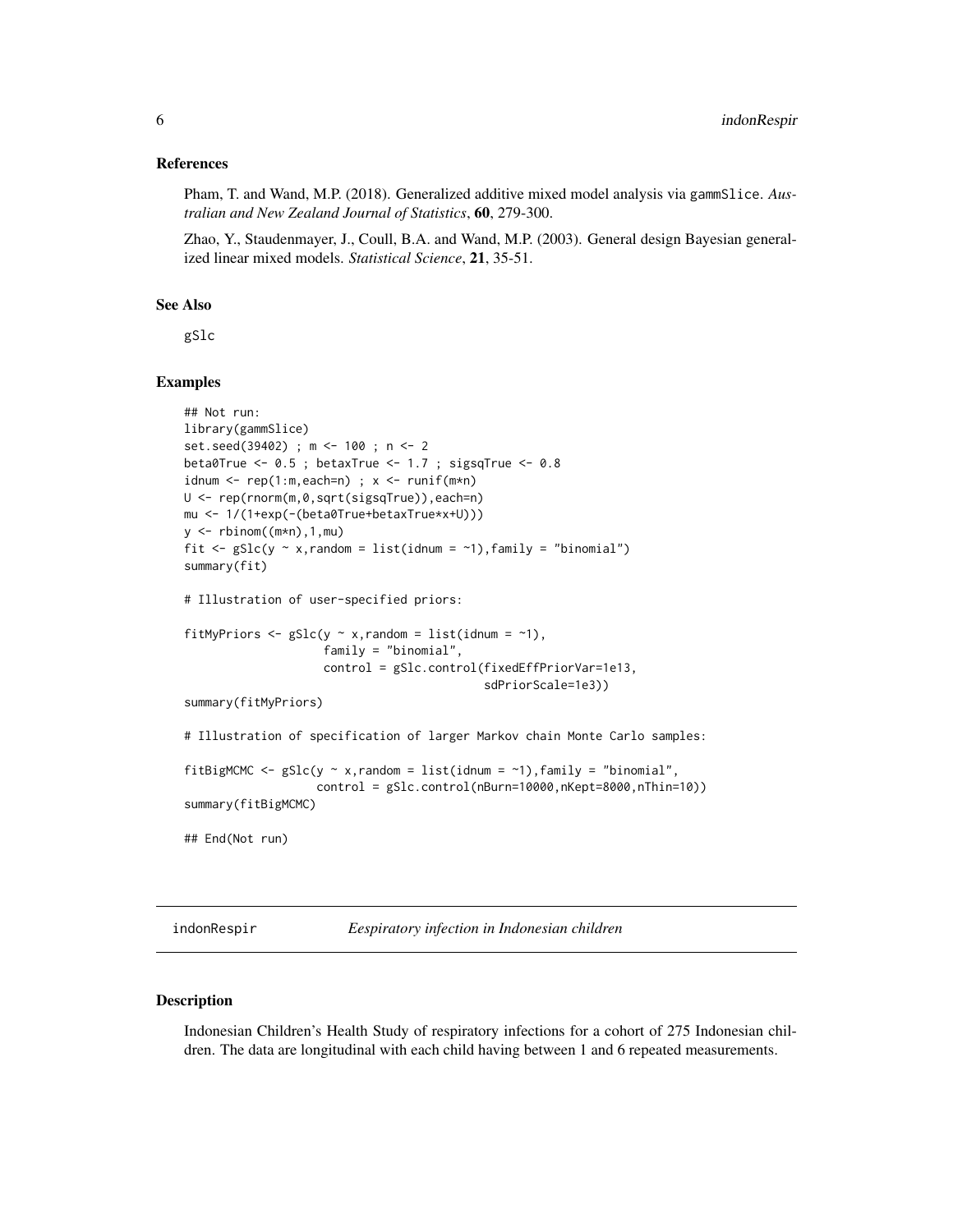#### indonRespir 7

#### Usage

data(indonRespir)

#### Format

A data frame with 1200 observations on the following 12 variables:

idnum child identification number.

respirInfec indicator of presence of resipiratory infection.

age age of the child in years.

vitAdefic indicator of Vitamin A deficiency:

 $1 =$  the child had Vitamin A deficiency,

 $0 =$  the child did not have Vitamin A deficiency.

female indicator of child being female:

 $1 =$  the child is female,

 $0 =$  the child is male.

height height of the child in centimeters.

stunted indicator of the child being "short for his/her age":

 $1 =$  the child is "short for his/her age",

 $0 =$  the child is not "short for his/her age"

visit2 indicator that the child had exactly 2 clinical visits:

 $1 =$  the exact number of clinical visits was 2.

 $0 =$  the exact number of clinical visits was not 2.

visit3 indicator that the child had exactly 3 clinical visits:

 $1 =$  the exact number of clinical visits was 3,

 $0 =$  the exact number of clinical visits was not 3.

visit4 indicator that the child had exactly 4 clinical visits:

- $1 =$  the exact number of clinical visits was 4,
- $0 =$  the exact number of clinical visits was not 4.
- visit5 indicator that the child had exactly 5 clinical visits:

 $1 =$  the exact number of clinical visits was 5,

- $0 =$  the exact number of clinical visits was not 5.
- visit6 indicator that the child had exactly 6 clinical visits:
	- $1 =$  the exact number of clinical visits was 6,
	- $0 =$  the exact number of clinical visits was not 6.

#### Source

Sommer, A. (1982). *Nutritional Blindness*. New York: Oxford University Press.

#### References

Diggle, P., Heagerty, P., Liang, K.-L. and Zeger, S. (2002). *Analysis of Longitudinal Data (Second Edition).* Oxford: Oxford University Press.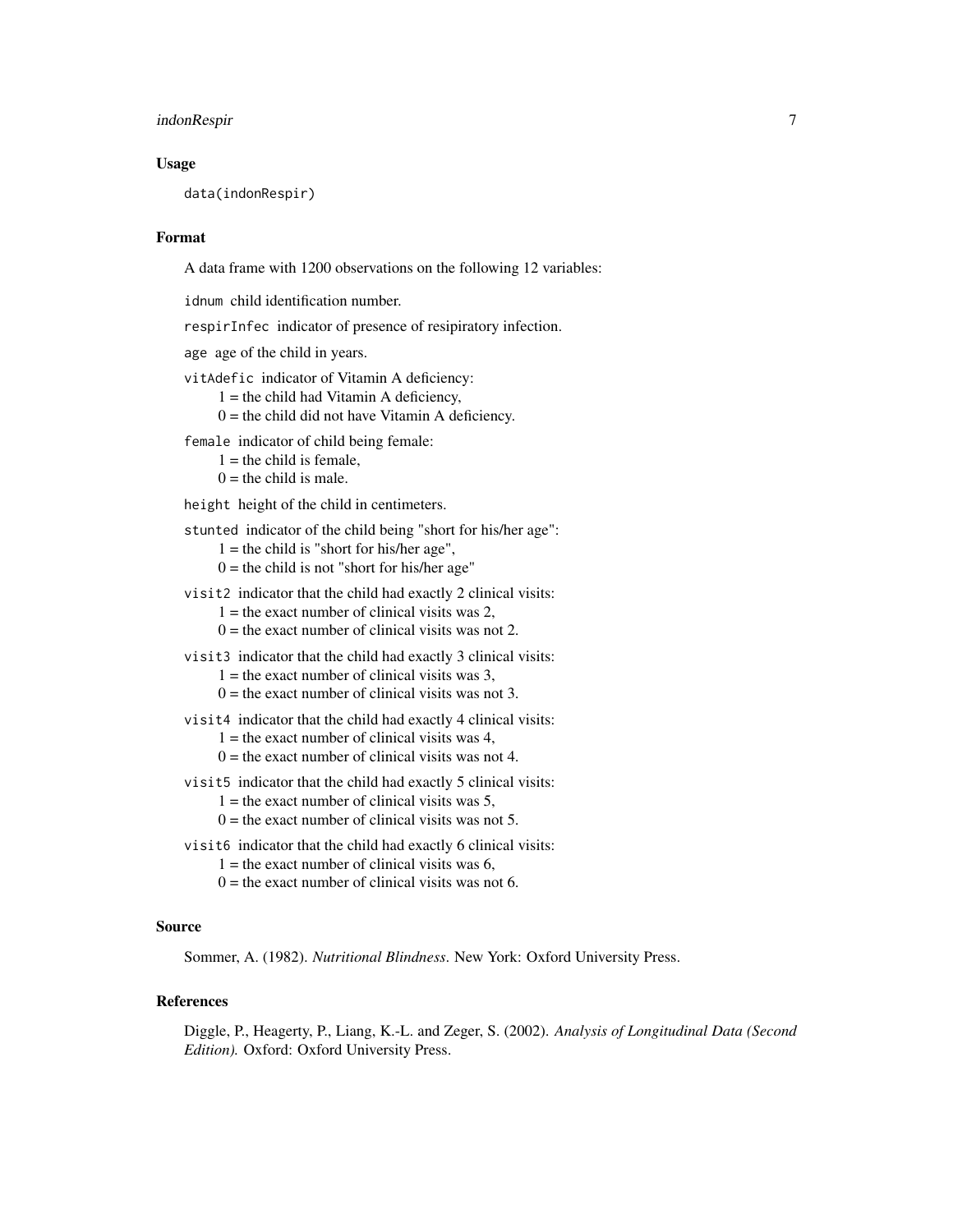#### Examples

```
library(gammSlice) ; data(indonRespir)
plot(indonRespir$age,jitter(indonRespir$respirInfec))
```
<span id="page-7-1"></span>plot.gSlc *Plot smooth function components of* gSlc() *fits*

#### Description

Smooth function components of generalized additive mixed model fits obtained via gSlc are plotted.

#### Usage

```
## S3 method for class 'gSlc'
plot(x,gridSize=401, colour = TRUE, responseScale = FALSE,rug = TRUE,rugColour="dodgerblue",curveColour = "darkgreen",
                    varBandPolygon = TRUE,varBandColour = "palegreen",
                    xlab = NULL, ylab = NULL, bty = "l", cex. axis = 1,cex.1ab = 1,...)
```
#### Arguments

| х                            | gS1c() fit object.                                                                                                                                                      |
|------------------------------|-------------------------------------------------------------------------------------------------------------------------------------------------------------------------|
| gridSize                     | Number of grid points used in graphical display of smooth function fits.                                                                                                |
| colour                       | Boolean flag:<br>$TRUE = produce colour plots$<br>$FALSE = produce black and white plots.$                                                                              |
| responseScale                | Boolean flag:<br>$TRUE =$ the smooth function fits are plotted on the response scale<br>$FALSE = the smooth function fits are plotted on the link scale (the default).$ |
| rug                          | Boolean flag:<br>$TRUE = add rug$ graphics to the base of each smooth function plot showing the<br>predictor data (the default),<br>$FALSE = do not add rug graphs.$    |
| rugColour                    | colour of the rug graphics. The default value is "dodgerblue".                                                                                                          |
| curveColour                  | colour of the curves in the smooth function display. The default value is "dark-<br>green".                                                                             |
| varBandPolygon Boolean flag: | $TRUE = display$ the variability band as a polygon (the default),<br>$FALSE = display the variability band using dashed curves.$                                        |
| varBandColour                | colour of the variability band polygon in the smooth function display. The de-<br>fault value is "palegreen".                                                           |
| xlab                         | optional argument: character string vector for horizontal labels for smooth func-<br>tion plots.                                                                        |

<span id="page-7-0"></span>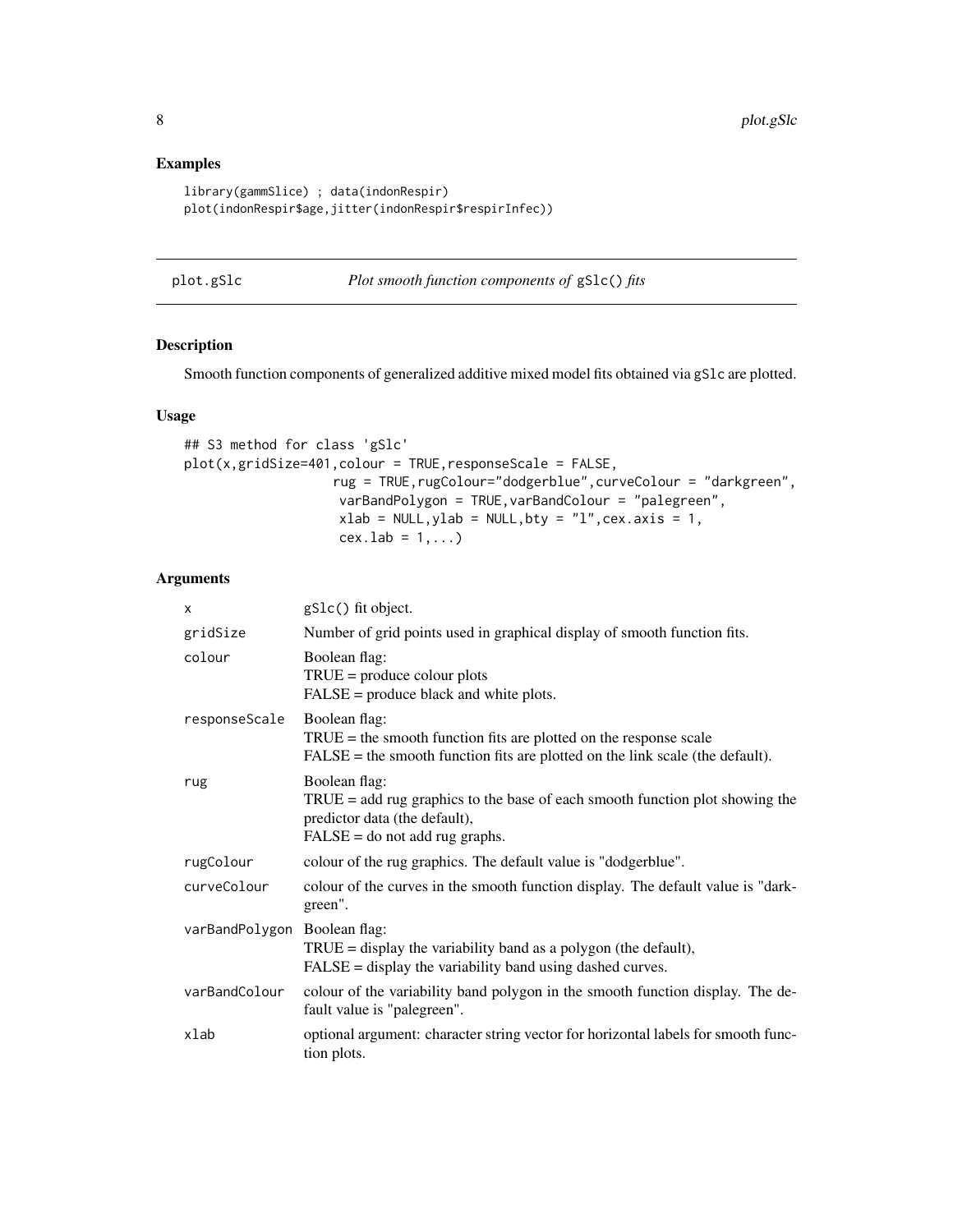#### <span id="page-8-0"></span>plot.gSlc 99

| ylab      | optional argument: character string vector for vertical labels for smooth function<br>plots.                                          |
|-----------|---------------------------------------------------------------------------------------------------------------------------------------|
| bty       | character string which specifies the type of box which is drawn about plots. See<br>help(par) for details. The default value is $T$ . |
| cex.axis  | positive number specifying the factor by which numbers along the axes are ex-<br>panded.                                              |
| cex.lab   | positive number specifying the factor by which characters in the axis labels are<br>expanded.                                         |
| $\ddotsc$ | place-holder for other graphic parameters.                                                                                            |

#### Details

For each smooth function component of the generalized additive mixed model specified in the call to gSlc the pointwise posterior mean is plotted along with a shaded polygon corresponding to pointwise 95% credible sets.

#### Author(s)

Tung Pham <tungstats@gmail.com> and Matt Wand <matt.wand@uts.edu.au>.

#### References

Pham, T. and Wand, M.P. (2018). Generalized additive mixed model analysis via gammSlice. *Australian and New Zealand Journal of Statistics*, 60, 279-300.

#### See Also

[gSlc](#page-1-1), [summary.gSlc](#page-9-1)

#### Examples

```
library(gammSlice)
set.seed(53902)
n < -400; x < -runif(n)
fTrue \le function(x) return(cos(4*pi*x) + 2*x - 1)
mu \leq exp(fTrue(x)) ; y \leq rpois(n,mu)
fit <- gSlc(y~s(x),family="poisson",control=gSlc.control(nBurn=200,nKept=200,nThin=1,msgCode=0))
plot(fit)
plot(fit,responseScale=TRUE,rug=FALSE)
points(x,y,col="dodgerblue")
```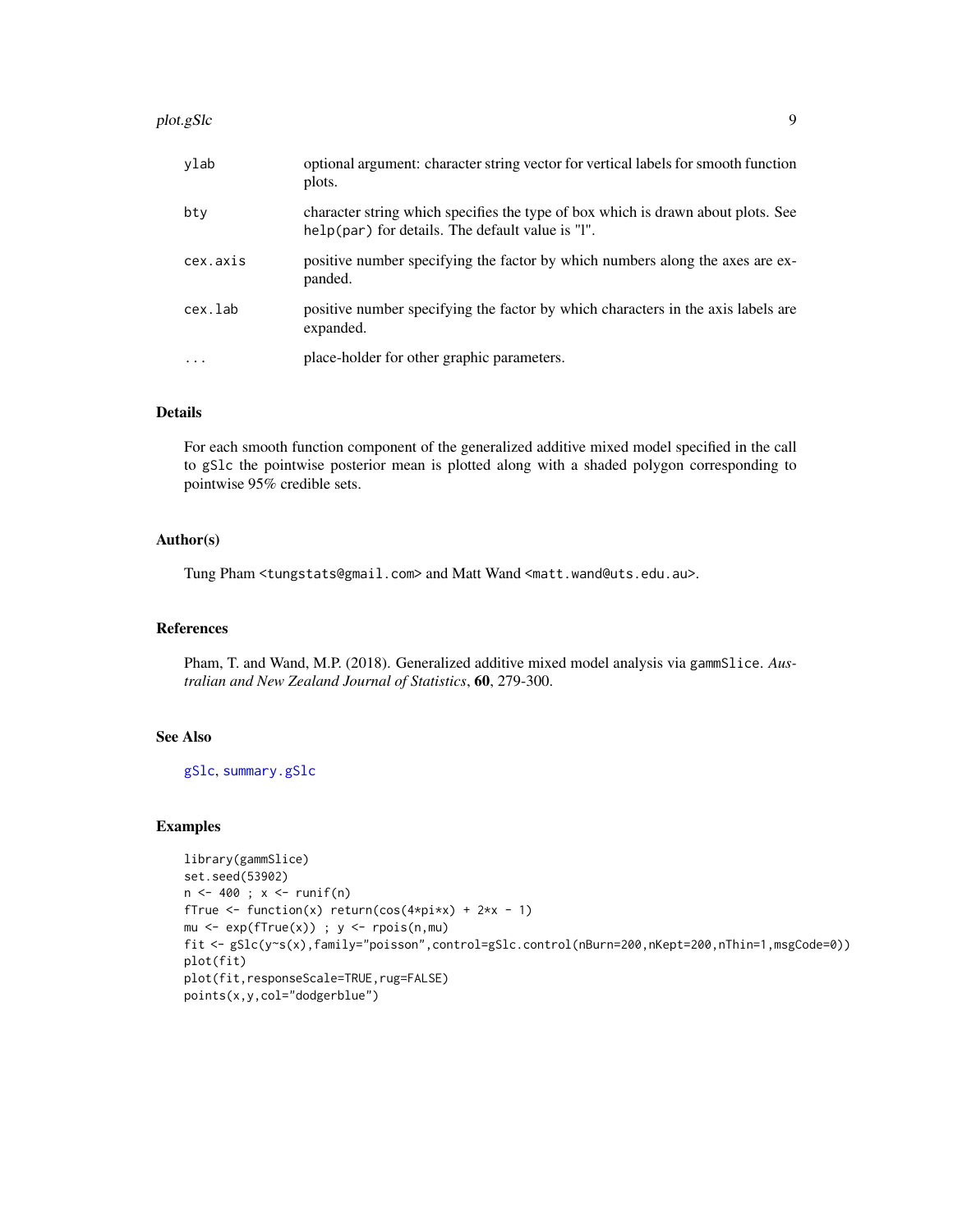<span id="page-9-1"></span><span id="page-9-0"></span>

#### Description

A graphical table showing, for key model parameters, the Markov chain Monte Carlo samples, diagnostic plots and numerical summaries.

#### Usage

```
## S3 method for class 'gSlc'
summary(object,colour=TRUE,paletteNumber=1,...)
```
#### Arguments

| object        | A gS1c() fit object.                                                                                                                                                      |
|---------------|---------------------------------------------------------------------------------------------------------------------------------------------------------------------------|
| colour        | Boolean flag:<br>$TRUE = produce a colour graphical table,$<br>$FALSE = produce a black and white graphical table.$                                                       |
| paletteNumber | If colour = TRUE then there there are two possible colour palettes. These<br>are determined by whether palettenumber is set to 1 or 2. The default is<br>paletteNumber=1. |
| .             | place-holder for additional arguments.                                                                                                                                    |

#### Details

The columns of the graphical table are:

- 1. parameter name,
- 2. trace plot of the Markov chain Monte Carlo sample,
- 3. plot of Markov chain Monte Carlo sample against its lag 1 sample,
- 4. sample autocorrelation function,
- 5. kernel density estimate of the posterior density function,
- 6. posterior mean and 95% credible interval.

#### Author(s)

Tung Pham <tungstats@gmail.com> and Matt Wand <matt.wand@uts.edu.au>.

#### References

Pham, T.H. and Wand, M.P. (2018). Generalized additive mixed model analysis via gammSlice. *Australian and New Zealand Journal of Statistics*, 60, 279-300.

#### See Also

gSlc, plot.gSlc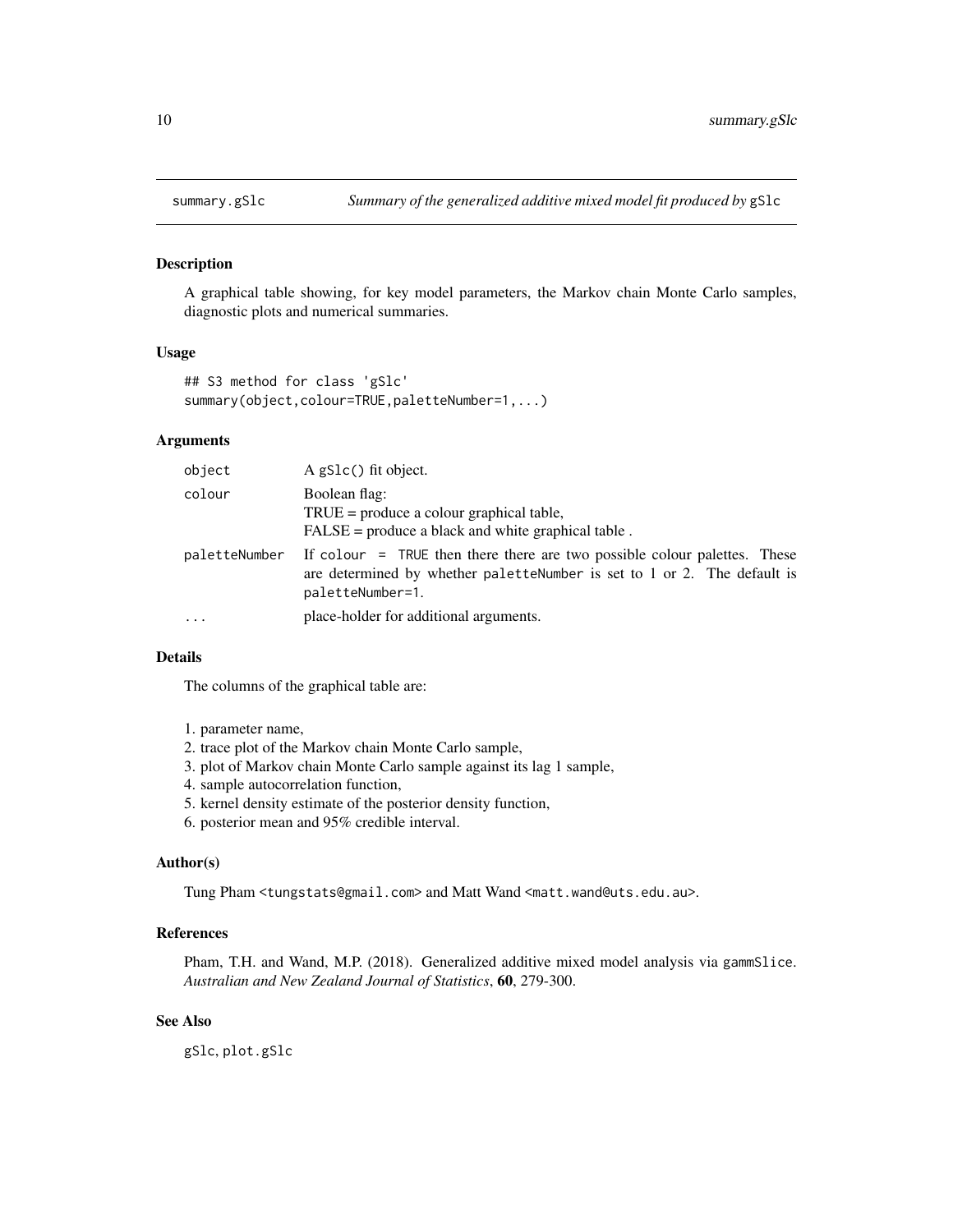#### <span id="page-10-0"></span>toenail and the state of the state of the state of the state of the state of the state of the state of the state of the state of the state of the state of the state of the state of the state of the state of the state of th

#### Examples

```
library(gammSlice)
set.seed(39402) ; m <- 100 ; n <- 2
beta0True \leq -0.5; betaxTrue \leq -1.7; sigsqTrue \leq -0.8idnum \leq rep(1:m,each=n) ; x \leq runif(m*n)
U <- rep(rnorm(m,0,sqrt(sigsqTrue)),each=n)
mu <- 1/(1+exp(-(beta0True+betaxTrue*x+U)))
y <- rbinom((m*n),1,mu)
fit1 <- gSlc(y \sim x,random = list(idnum = ~1), family = "binomial",
              control = gSlc.control(nBurn=150,nKept=100,nThin=1))
summary(fit1)
summary(fit1,paletteNumber = 2)
summary(fit1,colour = FALSE)
## Not run:
# Re-fit with higher Markov chain Monte Carlo sample:
fit2 <- gSlc(y \sim x, \text{random} = list(idnum = \sim 1), \text{family} = "binomial")summary(fit2)
summary(fit2,paletteNumber = 2)
summary(fit2,colour = FALSE)
## End(Not run)
```
toenail *Toenail infection clinical trial*

#### Description

Data from a clinical trial in which two anti-fungal treatments for toenail infection are compared.

#### Usage

data(toenail)

#### Format

A data frame with 1908 observations on the following 5 variables:

idnum patient identification number.

onycholysis indicator concerning the severity of onycholysis:

- $1 =$  moderate or severe onycholysis,
- $0 =$  no or mild onycholysis.

terb indicator of whether the treatement was terbinafine:

- $1 =$  treatment was terbinafine,
- $0 =$  treatment was itraconazole.

months time in months since the the start of the trial when clinical visit took place.

visit visit number.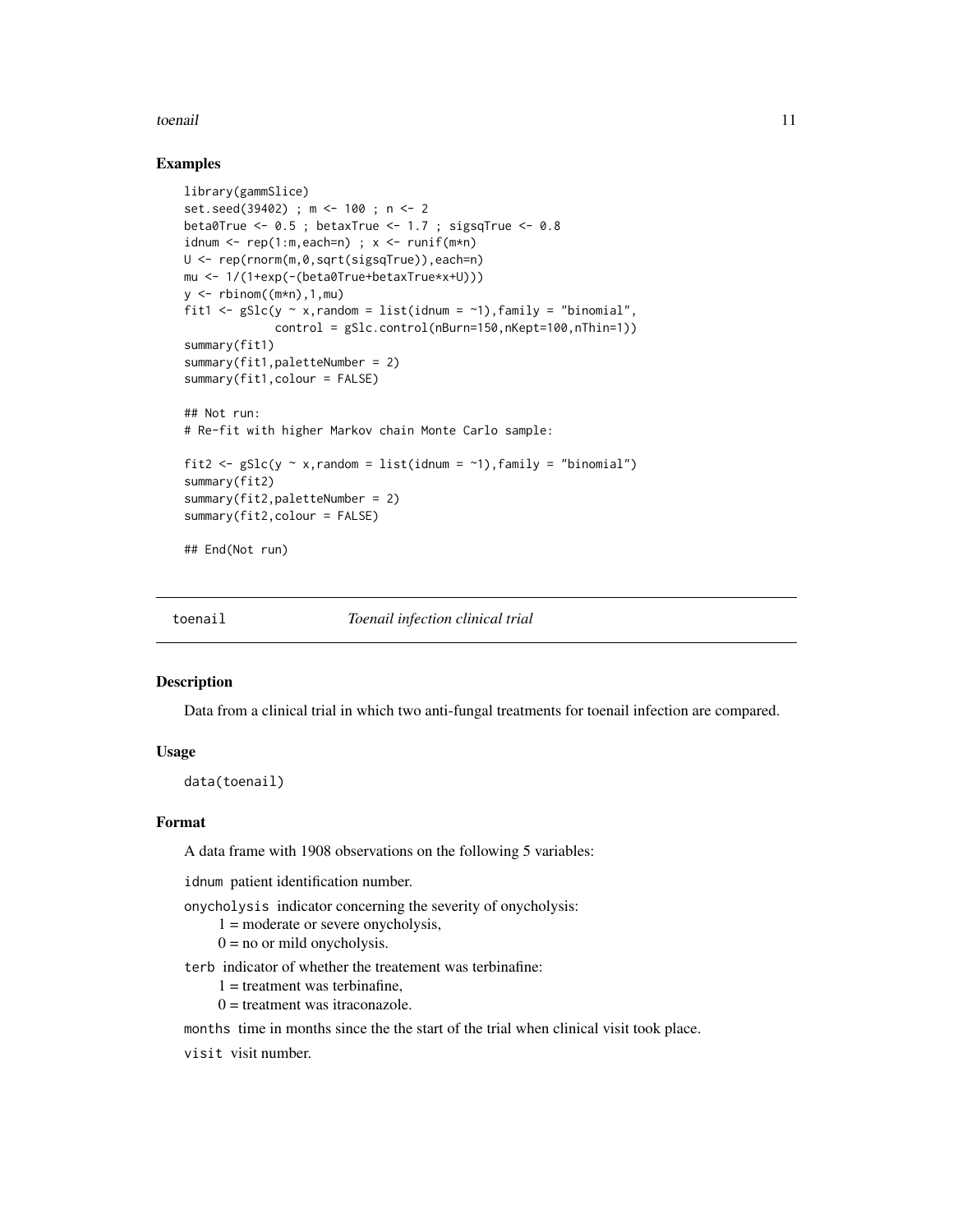#### References

De Backer, M., De Vroey, C., Lesaffre, E., Scheys, I. and De Keyser, P. (1998). Twelve weeks of continuous oral therapy for toenail onychomycosis caused by dermatophytes: a double-blind comparative trial of terbinafine 250 mg/day versus itraconazole 200 mg/day. *Journal of the American Academy of Dermatology*, 38, S57-S63.

#### Examples

```
library(gammSlice) ; data(toenail)
plot(jitter(toenail$terb),jitter(toenail$onycholysis))
```